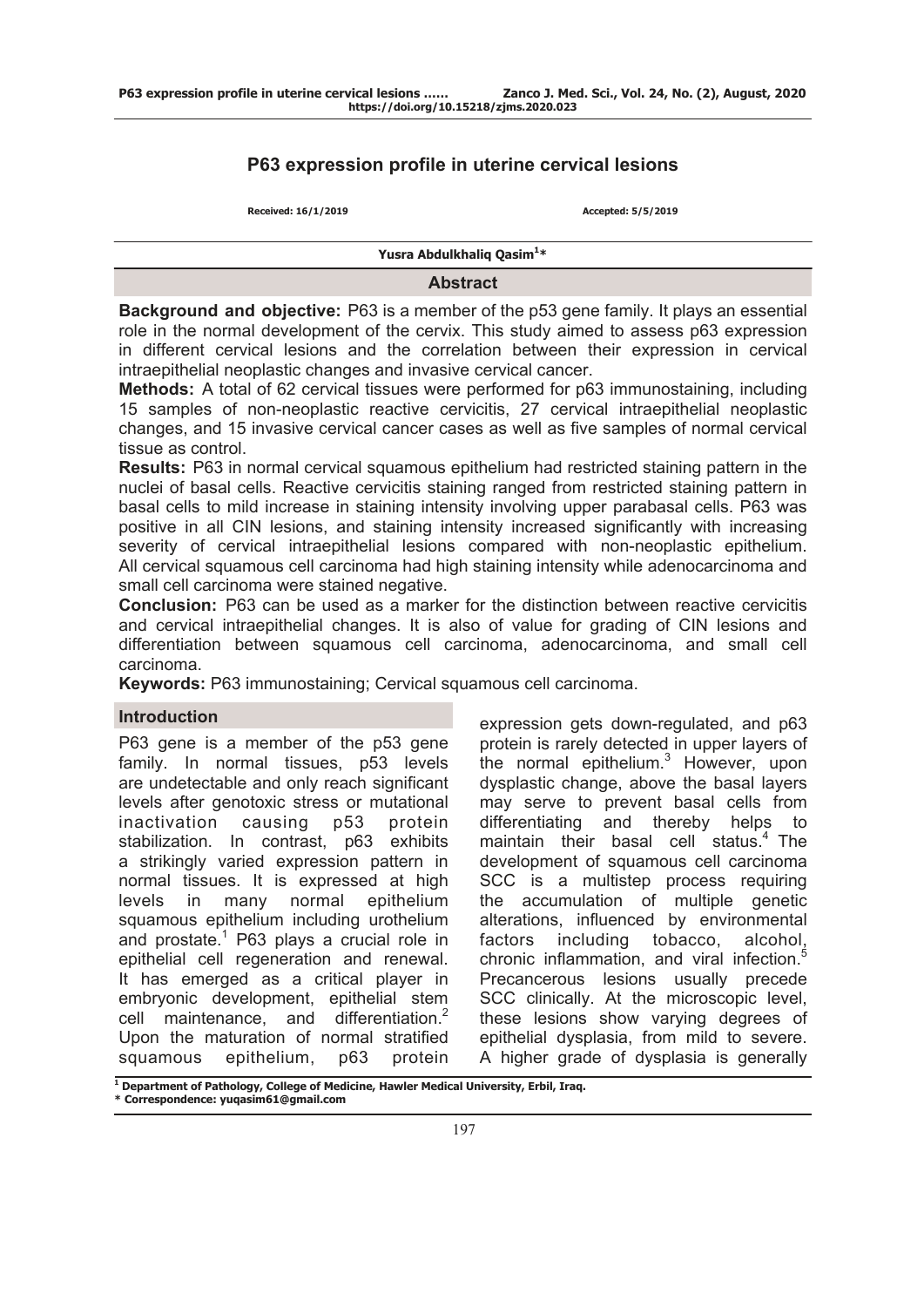|  |  | P63 expression profile in uterine cervical lesions |  |
|--|--|----------------------------------------------------|--|
|  |  | https://doi.org/10.15                              |  |

associated with a higher risk of neoplastic transformation.<sup>6</sup> A number of molecular markers have been identified over the years to detect the transition from normal epithelium to the premalignant and malignant epithelium. P63 is helpful in determining the nature of the progression of a lesion, whether the metaplasia is due to inflammation or atypical change. High P63 expression indicates a neoplastic progression.7,8 Cervical intraepithelial neoplasia CIN is a dysplastic process in the cervical squamous epithelium and carries a risk of progression to cervical cancer; it is usually a long pre-invasive process, which over time can progress to invasive cervical carcinoma. $9$  The WHO classification applied Low-grade Squamous Intraepithelial Lesion LSIL and High-grade Squamous Intraepithelial Lesion HSIL terminology to the previous classifications as CIN I, CIN II and CIN III based on the degree of dysplasia. Accurate histological grading of CIN lesions was important for clinical management of patients because CIN lesions were monitored and treated differently.<sup>10</sup> Cervical intraepithelial neoplastic lesion CIN I usually regress in about 80% of cases, while CIN II and CIN III were regarded as precursors of invasive carcinomas.11 Diagnosis and prediction of progression risk were important issues in the clinical management of patients with CIN; identification of specific biomarkers for CIN diagnosis is of particular importance.<sup>12,13</sup> This study aimed to This study aimed to assess p63 expression in different cervical lesions and find the association among their expression in CIN and invasive cervical cancer and assess the role of P63 in grading intraepithelial neoplastic changes.

# **Methods**

Range of malignant and potentially malignant cervical lesions and inflammatory reactive cervicitis were included in this cross-sectional study. A total of 62 cases were selected from Maternity Teaching Hospital and some

private laboratories in Erbil, Kurdistan Region, Iraq, from January 2014 to December 2015. The non-neoplastic reactive cervicitis cases were 15. The CIN lesions were 27, including 10 CINI, 7 CINII, and 10 CINIII. There were 15 invasive cervical cancer cases, including 11 squamous cell carcinoma (SCC), 3 adenocarcinoma and 1 small cell carcinoma. Also, 5 normal cervical tissues were collected from patients undergoing hysterectomy, due to abnormalities in the uterus and considered a control group. Formalin-fixed, paraffin-embedded tissue sections were cut at 5µ and stained using the standard immunohistochemical methodology. All samples were stained for immunohistochemical study with DAKO kit foranti-p63 antibody (1:100) for all slides using the streptavidin-biotin- peroxidase technique. Negative external control staining was done by omitting primary antibodies, and for positive external control, prostatic glandular tissue was used.<sup>1</sup> Patients with CIN changes, malignant cervical cancer, and females aged above 18 years old were included in this study. Female with severe genital tract infection, patients with a history of radiotherapy, and or hormonal therapy were excluded from the study.

# **Evaluation and Interpretation of P63 immunostaining:**

P63 was analyzed individually and also in combination with corresponding Hematoxylin and Eosin H and E. stained slides. To determine the location and proportion of positive, the presence of brown-colored end products at the site of the target antigen (nucleus) was considered as positive. The immunostaining of p63 was judged as positive when more than 10% of the cell nuclei showed a strong intensity.<sup>14,15</sup> Immunohistochemical reactions were quantified by means of the intensity of the reaction and the percentage of marked cells, establishing a grading score (G score) for all parameters.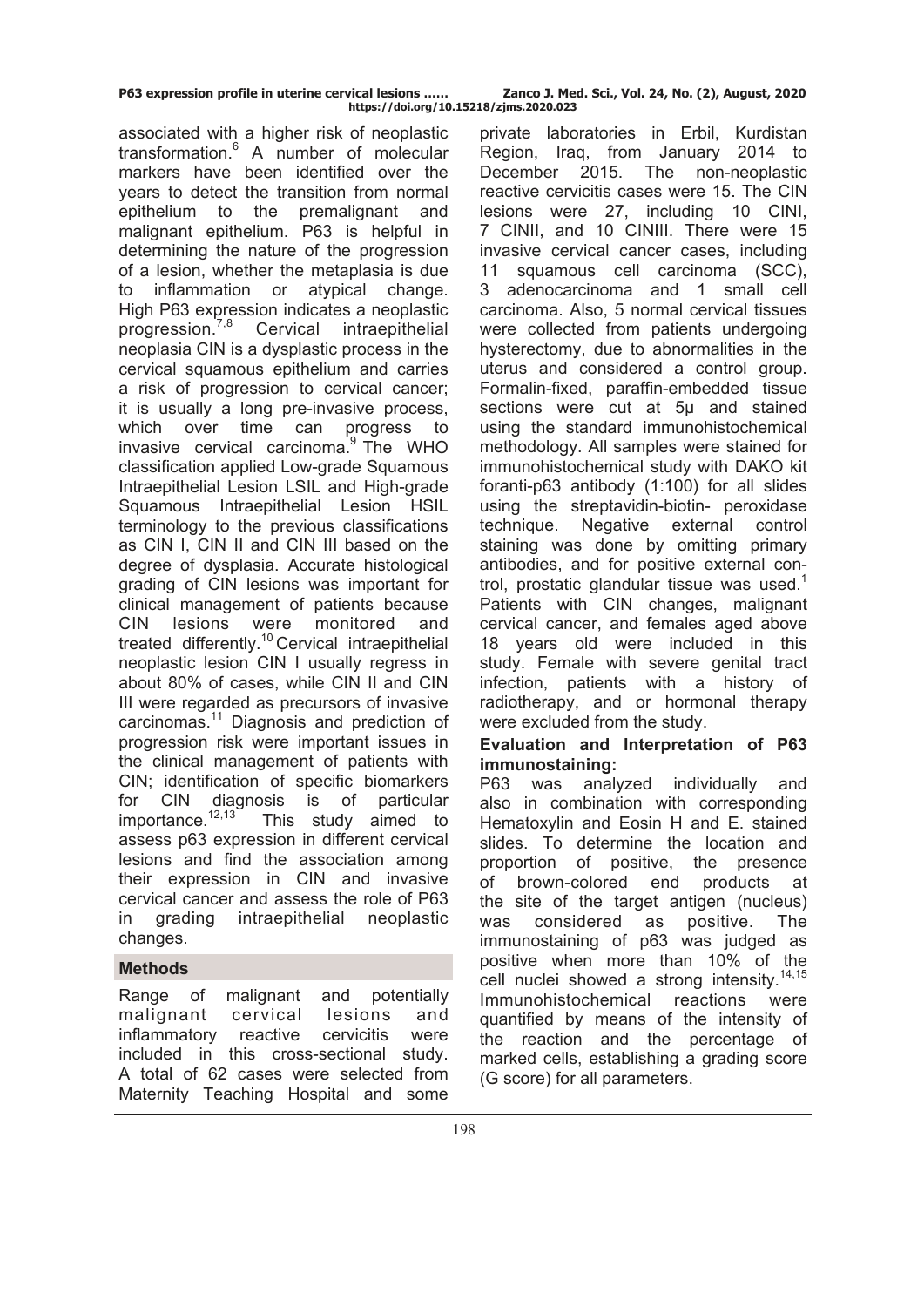|  |  | P63 expression profile in uterine cervical lesions |  |
|--|--|----------------------------------------------------|--|
|  |  | https://doi.org/10.                                |  |

## **Scoring of p63**

The immunostaining was evaluated range from totally absent (0) to weak (10) cell nuclei stained, and >10 cell nuclei stained. The positive staining intensity was scored as weak but definite positive (1+). moderate  $(2+)$ , and strong  $(3+)$ .<sup>15,16</sup> Weak positive (score 1) >10-25%,moderate positive (score 2) 26-75% and strong positive (score 3) 76-100%. The expression level of p63 (reflected in the mean IHC score) was exhibited in each studied groups (Group 1= reactive cervicitis, Group 2=CIN lesion, and Group 3 = cervical cancer cases). $<sup>7</sup>$  This study was approved</sup> by the ethical commute of Hawler Medical University.

## **Statistical analysis**

The statistical package for the social sciences (SPSS, version 21) was used for data analysis. The ANOVA test was used for the analysis of variance to compare the means. Tukey HSD Post hoc test was used to study the association between the studied groups and p63 expression level. Fisher's exact test was used for differences between age groups. A *P* value of <0.05 was regarded as significant.

## **Results**

The mean age  $\pm$  SD for reactive cervicitis was  $36.1 \pm SD$  5.3 years, ranged from 29 to 43 years, CIN1 was  $38.7 \pm 6.5$  years ranged from 30 to 45 years, CINII was  $46.14 \pm 5.9$  years ranged from 36 to 52 years, CIN III was  $51.8 \pm 4.9$  years ranged from 45-58 years and for cervical carcinoma 56.2  $\pm$  6.2 years, ranged from 45-68 years. The p63 expression was 83.3% among patients ≥50,compared with 69.7% among those aged less than 50, but the difference was not significant (*P* = 0.35), as shown in Table 1.

# **Distribution and scoring of P63**

## **Normal and non-neoplastic cervical epithelium:**

All normal cervical tissue showed negative p63 immunostaining (score  $\leq$  10%), while reactive cervicitis showed positive p63

immunostaining in 5/15 (33%) with a mean of  $(8.8 \pm SD \ 3.0206)$ , but with low score p63 expression (>10-25%). In these cases, a maximum intensity reaction was detected in the nuclei of basal epithelial cells, which was diminished and absent towards the surface epithelium in the nuclei of mature cells.

### **Cervical intraepithelial lesions and cervical cancer cases:**

All CIN lesions (27) cases were positive for p63 (100%), with positive homogenous nuclear staining pattern but with variable scores. In comparison with reactive cervicitis, p63 immunoexpression was higher in all samples of CIN epithelium. CIN III showed the highest score p63 immunoexpression with a value above 75%, while only 2 cases (28.7 %) of CINII had high score p63 immunoexpression (score 3) and the score for p63 immunoexpression of the remaining 5 cases (71.4%) was 2. All CIN I had a moderate score. The positivity of p63 increased significantly with the increasing severity of cervical dysplasia. All cases of SCC showed higher p63 score expression while all cases of non-SCC were negative, including three cases adenocarcinoma and one case small cell carcinoma. The distribution of p63 in different cervical tissue is shown in Figure<sub>1.</sub>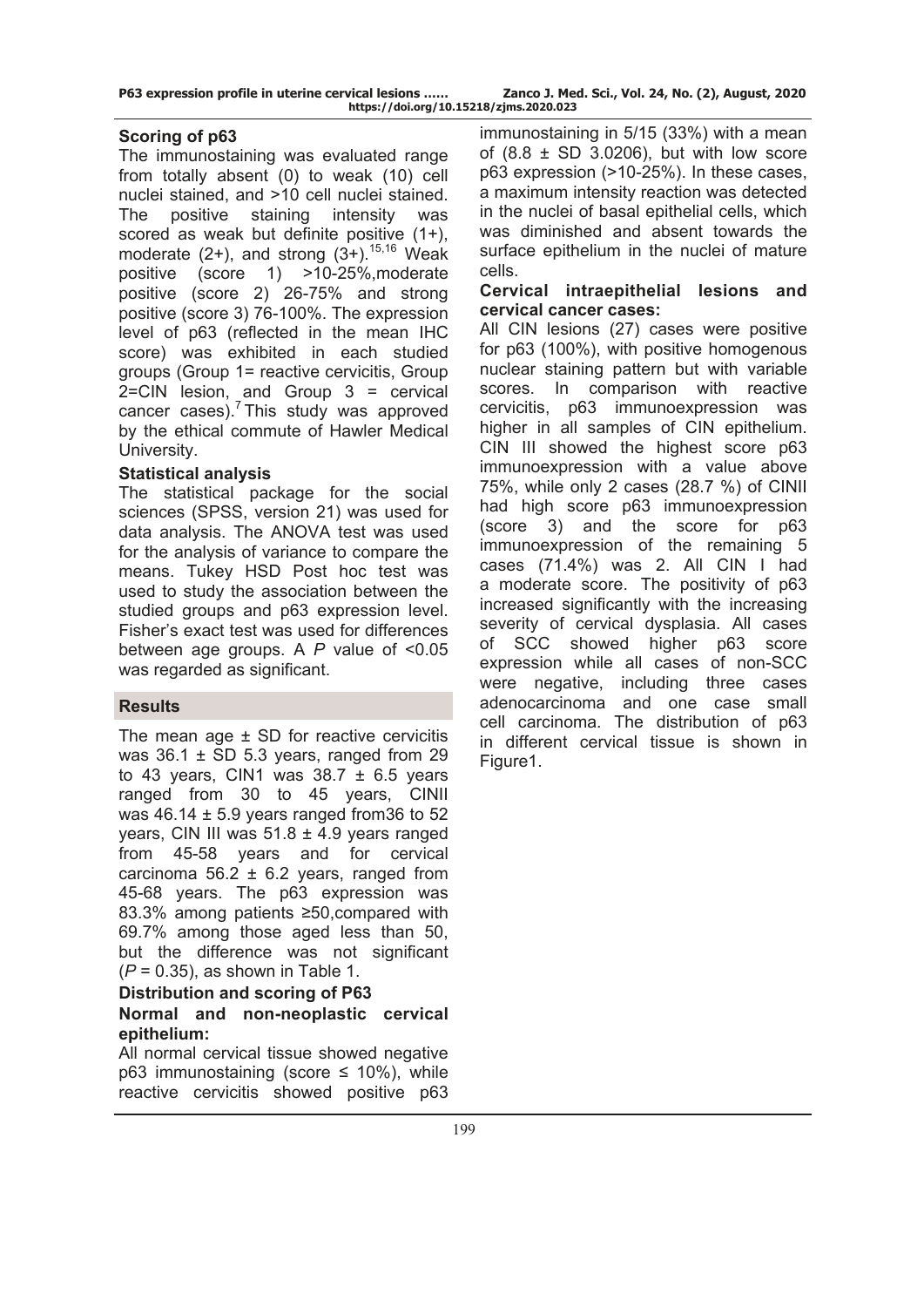**P63 expression profile in uterine cervical lesions …… Zanco J. Med. Sci., Vol. 24, No. (2), August, 2020 https://doi.org/10.15218/zjms.2020.023**

| Age (years) | <b>Positive P63</b><br>No.(%) | <b>Negative P63</b><br>No.(%) | Total   | P value |
|-------------|-------------------------------|-------------------------------|---------|---------|
| < 50        | 23(69.7%)                     | $10(30.3\%)$                  | 33(100) | 0.35    |
| $\geq 50$   | 20(83.3%)                     | $4(16.66\%)$                  | 24(100) |         |
| Total       | 43(75.43%)                    | 14(24.56%)                    | 57(100) |         |

|  |  |  | Table 1: P63 expression status in relation to age in various cervical lesions. |  |
|--|--|--|--------------------------------------------------------------------------------|--|
|  |  |  |                                                                                |  |



**Figure 1:** Distribution of p63 in different cervical tissue.

(A) P63 expression in normal cervix x 200(Prominent nuclear staining in basal layer)

(B) P63 expression in CIN III x200 intense nuclear staining among whole mucosal thickness)

(C) P63 expression in invasive SCC x 100

(D) P63 expression in adenocarcinoma x 400(negative nuclear p63 immunoexpression)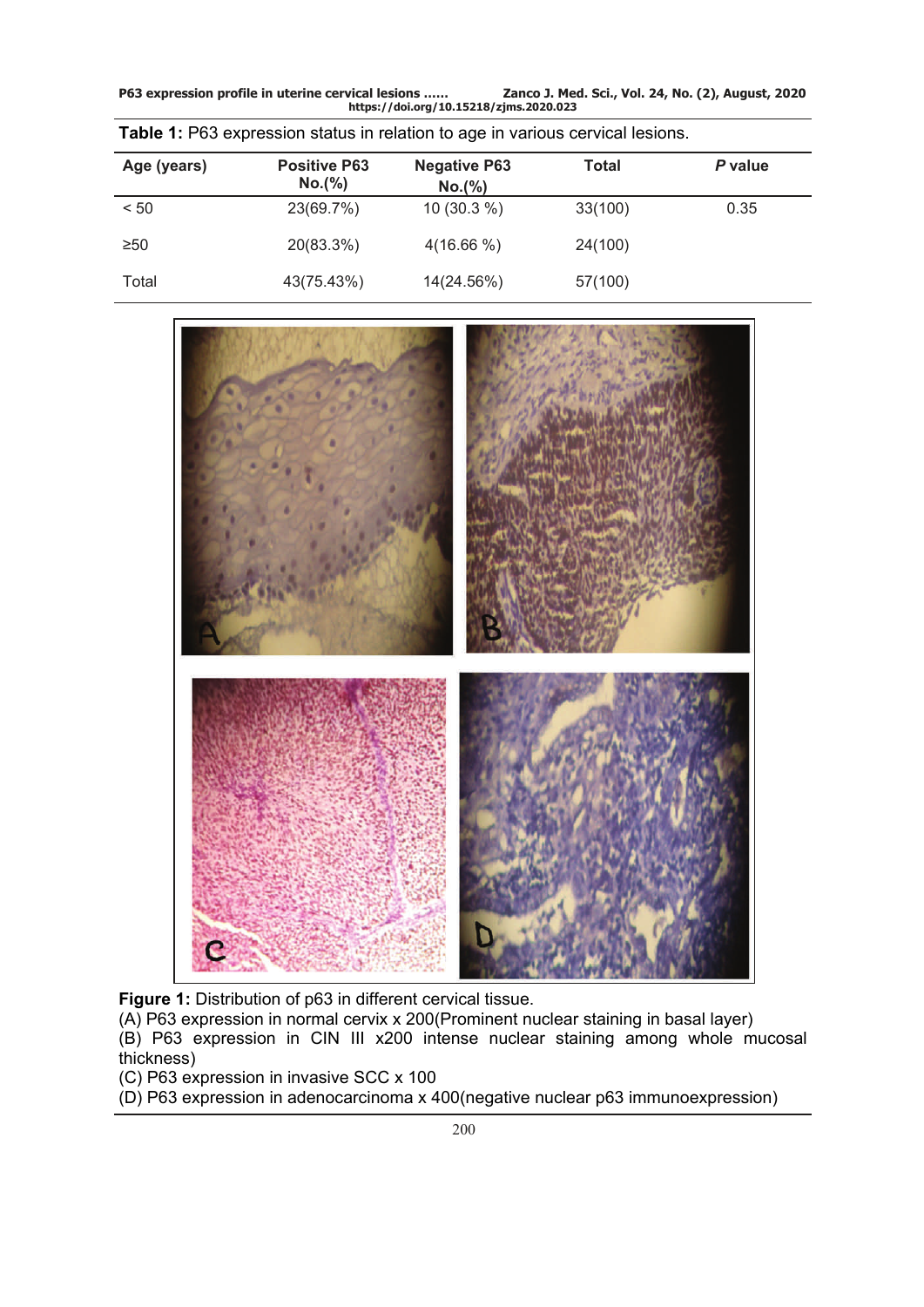**P63 expression profile in uterine cervical lesions …… Zanco J. Med. Sci., Vol. 24, No. (2), August, 2020 https://doi.org/10.15218/zjms.2020.023**

### **Comparison of means p63 expression in CIN lesions and SCC with reactive cervicitis.**

All CIN lesions showed a higher mean p63 expression being the highest in CIN III (91.9  $\pm$  2.5144), followed by CIN II (65.3 ± 2.8702) and the lowest in CIN I  $(39.2 \pm 3.6148)$ . For cervical carcinoma, SCC had the highest mean p63 among cervical lesions ( $95.5 \pm 2.5495$ ). There was

a statistically significant difference between reactive cervicitis, CIN lesions, and SCC as determined by the one-way ANOVA test (Table 2). The positivity of p63 immunoexpression increases significantly with increasing severity of cervical dysplasia and SCC, as shown in Table 3. Moreover, there was a significant difference between CIN groups regarding p63 expression, as shown in Table 4.

**Table 2:** Mean p63 score between reactive cervicitis, CIN lesions, and SCC.

| No. | Mean P63 (%) | $±$ SD | P value |
|-----|--------------|--------|---------|
| 15  | 8.8          | 3.0206 |         |
| 10  | 39.2         | 3.6148 | < 0.001 |
|     | 65.3         | 2.8702 |         |
| 10  | 91.9         | 2.5144 |         |
| 11  | 95.5         | 2.5495 |         |
|     |              |        |         |

**Table 3:** Comparison of mean p63 expression between reactive cervicitis, CIN lesions, and between CIN with SCC.

| Type of<br>lesion      | Mean<br><b>P63(±SD)</b> | P value | Type of<br><b>lesion</b> | Mean<br>$p63(\pm SD)$ | P value | Type of<br>lesion      | Mean p63<br>$(\pm SD)$ | P value |
|------------------------|-------------------------|---------|--------------------------|-----------------------|---------|------------------------|------------------------|---------|
| Reactive<br>cervicitis | 8.8(3.02)               | < 0.001 | Reactive<br>cervicitis   | 8.8(3.02)             | < 0.001 | Reactive<br>cervicitis | 8.8(3.02)              | < 0.001 |
| CIN I                  | 39.2(3.6)               |         | CIN II                   | 65.3(2.9)             |         | CIN III                | 91.9(2.5)              |         |
| <b>CINI</b>            | 39.2(3.6)               | 0.001   | <b>CINII</b>             | 65.3(2.9)             | 0.001   | <b>CINIII</b>          | 91.9(2.5)              | 0.005   |
| <b>SCC</b>             | 95.5(2.54)              |         | <b>SCC</b>               | 95.5(2.54)            |         | <b>SCC</b>             | 95.5(2.54)             |         |

|  | <b>Table 4:</b> Comparison of mean p63 expression between various CIN lesions. |  |  |
|--|--------------------------------------------------------------------------------|--|--|
|  |                                                                                |  |  |

| <b>Type of lesions</b> | Mean P63 (±SD) | P value |
|------------------------|----------------|---------|
| <b>CINI</b>            | 39.2(3.6)      | < 0.001 |
| <b>CINII</b>           | 65.3(2.9)      |         |
| <b>CINI</b>            | 39.2(3.6)      | < 0.001 |
| <b>CINIII</b>          | 91.9(2.5)      |         |
| <b>CINII</b>           | 65.3(2.9)      | < 0.001 |
| <b>CINIII</b>          | 91.9(2.5)      |         |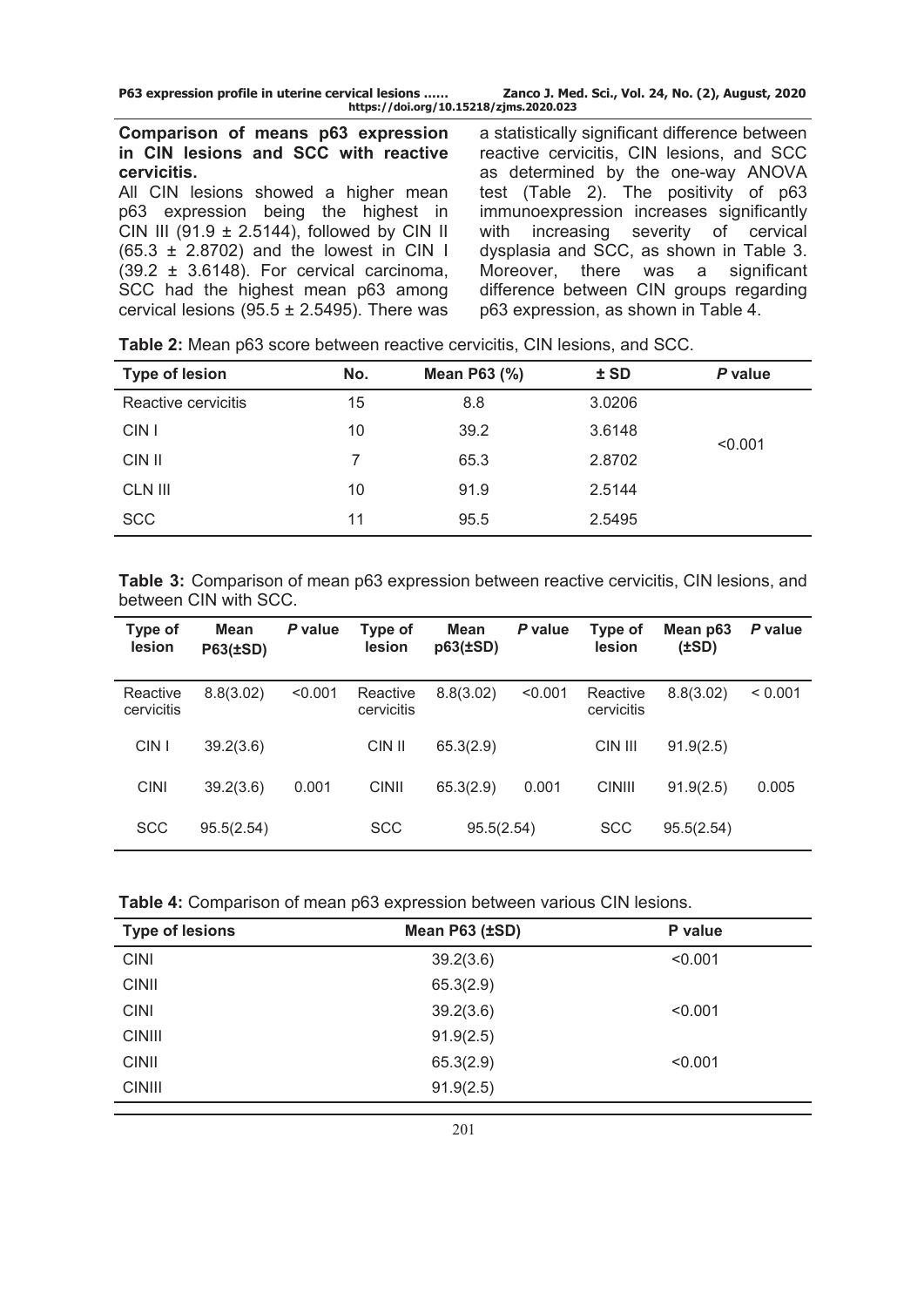| P63 expression profile in uterine cervical lesions | Zanco J. Med. Sci., Vol. 24, No. (2), August, 2020 |
|----------------------------------------------------|----------------------------------------------------|
| https://doi.org/10.15218/zjms.2020.023             |                                                    |

## **Discussion**

Accurate diagnosis of CIN changes was an important issue in the clinical management of patients with CIN1.<sup>14</sup> In general, there tends to be poor inter and intra-observer reproducibility of CIN grade evaluation among pathologists. In particular, the differential diagnosis between immature squamous metaplasia and CIN1 and II, or between low-grade (CIN1) and high-grade (CINII and III) lesions, tends to be difficult. These difficulties mean that patients tend to be over-treated for CIN lesions; the need for alternative approaches and specific biomarkers to aid objective CIN lesions grading, and to identify true high-grade cervical disease. $11$ In the current study, the mean age of reactive cervicitis is younger than CIN patients and invasive cervical cancer, while no statistically significant association between p63 expression and patient's age was found. This is similar to a study done by Romus.<sup>17</sup> The normal cervical epithelium and some reactive inflammatory cervical lesions were stained negative to p63. This absence p63 expression at the surface epithelium indicates normal maturation of the cervical epithelium and confirms the earlier results in which p63 expression follows a restricted pattern in normal tissues and is expressed in basal cells but is rapidly degraded upon their differentiation.<sup>3</sup> Other studies based on immunohistochemical data, showed that p63 protein is expressed in the proliferative layer of cells near the basement membrane of the normal mucosa, where it likely serves to prevent basal cells from differentiating and thereby helps to maintain their basal cell status. $4,6$  Various p63 staining, according to G score was seen, with a significant correlation was found between p63 overexpression in CINI and the lowest G score in reactive cervicitis. In this study, five inflammatory reactive cervicitis were stained positive to p63 with a mild degree or weak score intensity. This may be due to immature squamous metaplasia associated with parabasal cell hyperplasia related to

inflammation and reactive changes. Although these cases were stained positive, they are unlikely to be scored as CINI by IHC grading because their mean score is lower than the mean score for CINI. This finding confirmed by other studies that indicated that p63 gene is preferentially expressed in basal and immature cervical squamous [epithelium](https://www.sciencedirect.com/topics/medicine-and-dentistry/epithelium) and the reactive epithelial changes, which is usually associated with inflammation, pregnancy, and hormonal therapies, which can mimic CIN.<sup>18,19</sup> Research results indicate that p63 is a reliable biomarker to distinguish reactive changes from CIN  $I^{14,20}$  The current study found that the p63 immunoexpression was increasing significantly with the increase in the grade of CIN. Many studies have analyzed p63 expression in CIN and reported that p63 expression was concordantly increased according to the degree of dysplasia.<sup>3,4,14,20</sup> Association of p63 in CIN lesions with histologically confirmed and graded slides by H and E showed that all CIN were in accordance, a part from two cases of CINII, which by p63 was changed to high grade (score 3). It should be emphasized that IHC study should always, as far as possible, correlate with morphology, especially in equivocal cases. This is in accordance with Houghton et al., who concluded that when morphology and IHC are discordant, the interpretation should be cautious, repeated, and reviewed by a second pathologist. $21$  Many reviewers agree that p63 is of great value in the distinction between CIN I, CIN II and  $CIN$   $III.^{14,15}$  The results of this study suggest that molecular changes occur in the cervical mucosa. The expression of p63 has been demonstrated in squamous cell carcinomas of the cervix. This emphasizes the role of p63 in cervical tumourigenesis, which is in parallel to other studies.<sup>3,5,7</sup> Finally, all cervical carcinomas other than SCC, including all adenocarcinomas cases and small cell carcinoma, were entirely negative for p63. Many previous studies agreed that p63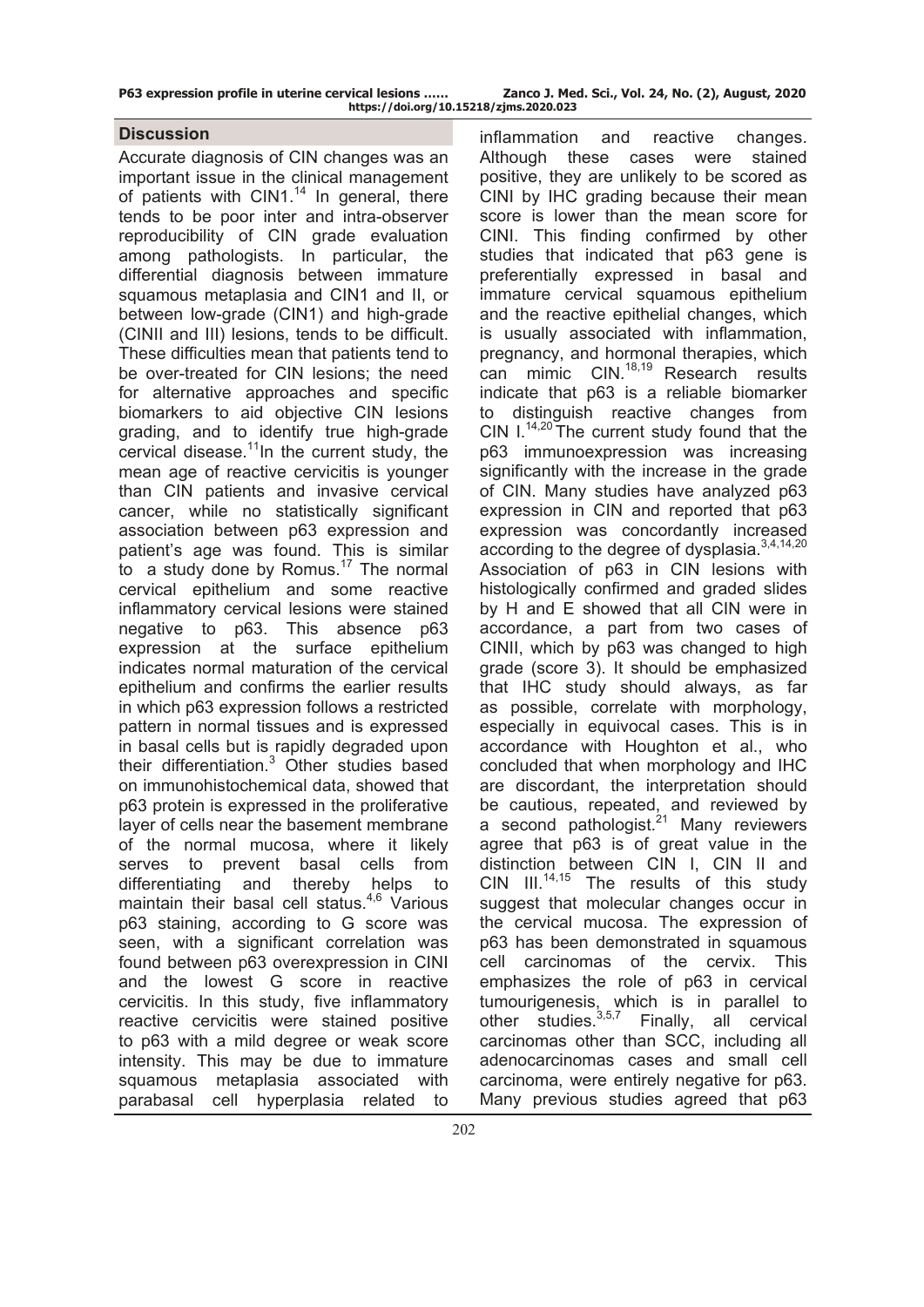**P63 expression profile in uterine cervical lesions …… Zanco J. Med. Sci., Vol. 24, No. (2), August, 2020 https://doi.org/10.15218/zjms.2020.023**

is useful as a powerful marker for squamous differentiation and, when diffusely expressed, excludes a glandular or [neuroendocrine differentiation](https://www.sciencedirect.com/topics/medicine-and-dentistry/neuroendocrine-differentiation).<sup>22</sup> This study is limited by having a small number of control cases due to increased costs.

### **Conclusion**

P63 can be used as a marker for the distinction between reactive cervicitis and cervical intraepithelial changes; also, it is of value for grading of CIN lesions and differentiation between squamous cell carcinoma, adenocarcinoma, and small cell carcinoma.

#### **Competing interests**

The author declares no competing interests.

### **References**

- 1. Koyuncuer [A. I](http://www.ijpmonline.org/searchresult.asp?search=&author=Ali+Koyuncuer&journal=Y&but_search=Search&entries=10&pg=1&s=0)mmunohistochemical expression of p63, p53 in urinary bladder carcinoma. Indian J Pathol Microbiol 2013; 56(1):10–5.
- 2. Inoue K, Fry, EA. Alterations of p63 and p73 in human cancers. SubcellBiochem2014; (85)17–40.
- 3. Abilasha R, Ramani P, Sherlin H J, Premkumar P, Natesan A. Immunohistochemical evaluation of oral epithelial dysplasia using cyclin-D1, p27 and p63 expression as predictors of malignant transformation. Nat Sci Biol Med 2013; 4(2):349– 58.
- 4. Sharada P, Swaminathan U, Nagamalini B R, Vinodkumar K, Ashwini B K, Lavanya [V.](http://www.jdrntruhs.org/searchresult.asp?search=&author=V+Lavanya&journal=Y&but_search=Search&entries=10&pg=1&s=0) A Semiquantitative analysis of immunohistochemical expression of p63, Ki-67, Cyclin-D1, and p16 in common oral potentially malignant disorders and oral squamous cell carcinoma. Journal of Dr. NTR University of Health Sciences 2018; 7(2):120 –8.
- 5. Shetty S, Krishnapillai R, Prabhu [S.](http://www.srmjrds.in/searchresult.asp?search=&author=Sudeendra+Prabhu&journal=Y&but_search=Search&entries=10&pg=1&s=0) Assessment and comparison of p53 and p63 expression in oral epithelial dysplasia and squamous cell carcinoma. SRM Journal of Research in Dental Sciences 2014; 5(3):149–54.
- 6- Mohite DP, Hande AH, Gupta R, Chaudhary MS, Palit S, Gawandi M. Immunohistochemical evaluation of expression pattern of P53, P63 and P73 in epithelial dysplasia. Journal of Data Meghe Institute of Medical Science University 2018; 13(3):122–9.
- 7. Jacob AA, Sundaram A. P16, Ki67 and P63 staining pattern in squamous metaplasia, CIN and cervical cancer. Int J Res Med Sci 2018; 6(3):882.
- 8. Saritha VN, Veena VS, Krishna J, Somanathan T, Sujathan K. Significance of DNA Replication

 Licensing Proteins (MCM2, MCM5 and CDC6), p16 and p63 as Markers of Premalignant Lesions of the Uterine Cervix: Its Usefulness to Predict Malignant Potential. Asian Pacific Journal of Cancer Prevention 2017; 19(1):141–58.

- 9. Kurman RJ, Carcangiu ML, Herrington CS, Young RH. WHO Classification of tumours.  $4<sup>th</sup>$ ed. Lyon: WHO; 2014.
- 10. Martin CM, O'Leary JJ, Phil D. Histology of cervical intraepithelial neoplasia and the role of biomarkers. Best Pract Res Clin Obstetgynaecol 2011; 25:605–15.
- 11. Díaz CM G, Rincón AE S, Camacho G V, Vázquez G B, Quintana SR, Wentzensen N, et al. P16INK4a immunohistochemistry improves the reproducibility of the histological diagnosis of cervical intraepithelial neoplasia in cone biopsies. Gynecol Oncol 2008; 111:120–4.
- 12. Van Niekerk D, Guillaud M, Matisic J, Benedet JL, Freeberg Ja, Follen M, et al. P16 and MIB1 improve the sensitivity and specificity of the diagnosis of high grade squamous intraepithelial lesions: methodological issues in a report of 447 biopsies with consensus diagnosis and HPv HCII testing. Gynecol Oncol 2007; 107:233–40.
- 13. Lobato S, Tafuri A, Fernandes PÁ, Caliari Mv, Silva MX, Xavier Ma, et al. Maintenance 7 protein is a reliable biological marker for human cervical progressive disease. J Gynecol Oncol 2012; 23:11–5.
- 14. Mitildzans A, Arechvo A, Rezeberga D, Isajevs S. Expression of p63, p53 and Ki-67 in Patients with Cervical Intraepithelial Neoplasia. Turk Patoloji Derg 2017; 33:9–16.
- 15. Kim SU, Lee JU, Lee DW, Kim MJ, Lee HN. The prognostic significance of P16, KI 67, P63 and CK 17 expression determined by immunohistochemical staining in cervical intraepithelial I. Korean J Obstet Gynecol 2011; 54(4):184–91.
- 16. AbdRaboh [NM](https://www.ncbi.nlm.nih.gov/pubmed/?term=Abd%20Raboh%20NM%5BAuthor%5D&cauthor=true&cauthor_uid=26464669), Hakim [SA](https://www.ncbi.nlm.nih.gov/pubmed/?term=Hakim%20SA%5BAuthor%5D&cauthor=true&cauthor_uid=26464669). Diagnostic role of DOG1 and p63 immunohistochemistry in salivary gland carcinomas. Int J Clin Exp Pathol 2015; 8(8):9214–22.
- 17. [Romus I,](https://www.ncbi.nlm.nih.gov/pubmed/?term=Romus%20I%5BAuthor%5D&cauthor=true&cauthor_uid=24460361) [Triningsih FE](https://www.ncbi.nlm.nih.gov/pubmed/?term=Triningsih%20FE%5BAuthor%5D&cauthor=true&cauthor_uid=24460361), [Mangunsudirdjo S](https://www.ncbi.nlm.nih.gov/pubmed/?term=Mangunsudirdjo%20S%5BAuthor%5D&cauthor=true&cauthor_uid=24460361), [Harijadi A.](https://www.ncbi.nlm.nih.gov/pubmed/?term=Harijadi%20A%5BAuthor%5D&cauthor=true&cauthor_uid=24460361) Clinicopathology significance of p53 and p63 expression in Indonesian cervical squamous cell carcinomas. J Cancer Prev 2013; 14(12):7737–41.
- 18. DasL,[Naskar](http://www.cancerjournal.net/searchresult.asp?search=&author=Sukla+Naskar&journal=Y&but_search=Search&entries=10&pg=1&s=0) S, [Sarkar](http://www.cancerjournal.net/searchresult.asp?search=&author=Tandra+Sarkar&journal=Y&but_search=Search&entries=10&pg=1&s=0) T, [Kumar A](http://www.cancerjournal.net/searchresult.asp?search=&author=Ashok+Kumar+Maiti&journal=Y&but_search=Search&entries=10&pg=1&s=0) , [Das](http://www.cancerjournal.net/searchresult.asp?search=&author=Soumen+Das&journal=Y&but_search=Search&entries=10&pg=1&s=0) S, Chatterjee [J. I](http://www.cancerjournal.net/searchresult.asp?search=&author=Jyotirmoy+Chatterjee&journal=Y&but_search=Search&entries=10&pg=1&s=0)mmunohistochemical evaluation of prime molecules in cervical lesions towards assessment of malignant potentiality. J Cancer Res Ther 2018; 14(2):377–81
- 19. KalofAN, Cooper K. Our approach to squamous intraepithelial lesions of the uterine cervix. J Clin Pathol 2007; 60(5):449–455.
- 20. Lin Z, Liu M, Li Z, Kim C, Lee E, Kim I. Protein expression in uterine cervical and endometrial cancers. J Cancer Res Clin Oncol 2006; 132:811 –6.